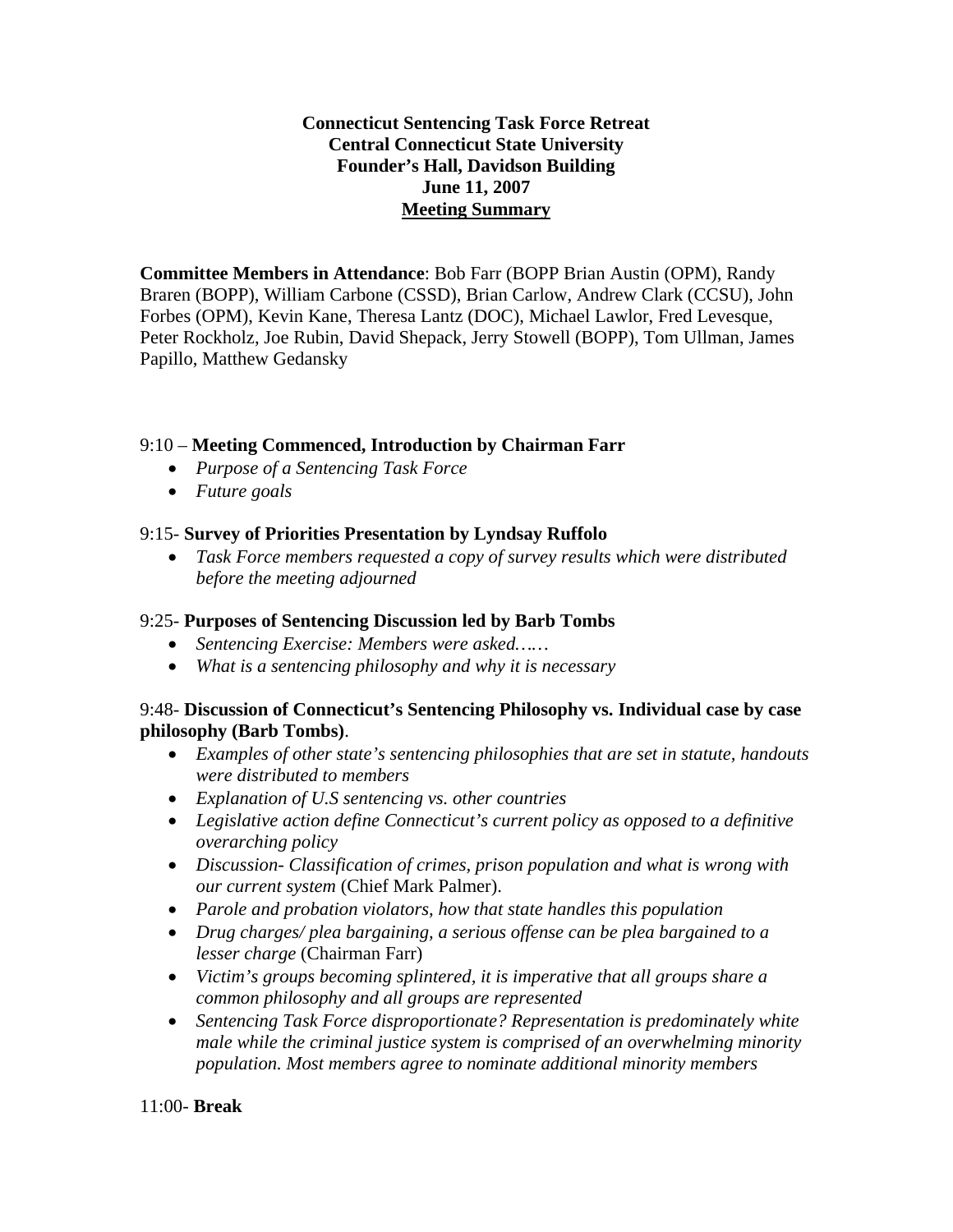## 11:15- **Meeting Reconvenes, Sentencing Comparisons from Other States (Barb Tombs)**

- *Mission statements from other state's Sentencing Commission's were distributed to members*
- *Deterrence and punishment, finding a balance*
- *General deterrence, can it be fair?*
- *What is the role of deterrence? Punishment or retribution?*
- *Discussion- balancing fairness and public safety*
- *Clarification of statistics is necessary- OPM collects criminal justice statistics*  (Brian Austin)
- *Connecticut ranks 25/26 per capita*
- *It is important to note how charges are prosecuted within the State- Some states do not have plea bargaining or flexibility, it may be useful to examine the plea bargaining rates and tendencies of other states such as Minnesota, Kansas, North Carolina and Delaware* (Chairman Farr)

#### 12:00- **Lunch**

## 1:00 – **Discuss the Purpose of Sentencing in Connecticut: State Perspective and Priorities Goals (Barb Tombs)**

- Members collectively defined the goals and philosophy of task force as outlined below
	- 1. *To separate dangerous offenders from non-dangerous (risk vs. non-risk to a third party)*
	- 2. *To hold offenders accountable*
	- 3. *Cost effectiveness*
	- 4. *Rehabilitation/ reintegration / Deterrence*
	- 5. *Public safety*
	- 6. *Retribution*
	- 7. *To be fair, just and equitable (sentencing of criminal justice policy)*
	- 8. *Restorative*

## 2:00- **Prison Population Presentation (Dr. Stephen Cox)**

- *Outlined Connecticut's past and current prison population trends*
- *Suggested that criminal justice policy changes in Connecticut is responsible for the significant prison population increase.*
- *Explained that prison population growth is due to increases in the sentenced population*

## 2:30- **Identifying the Goals of the Sentencing Task Force**

- *Subcommittees Established: Offense Classification; Sentencing Structure; Disparity; Community Supervision/Alternative Sanctions*
- *Subcommittee member sign-up*
- *Tasks and deliverables assigned* (Barb Tombs)